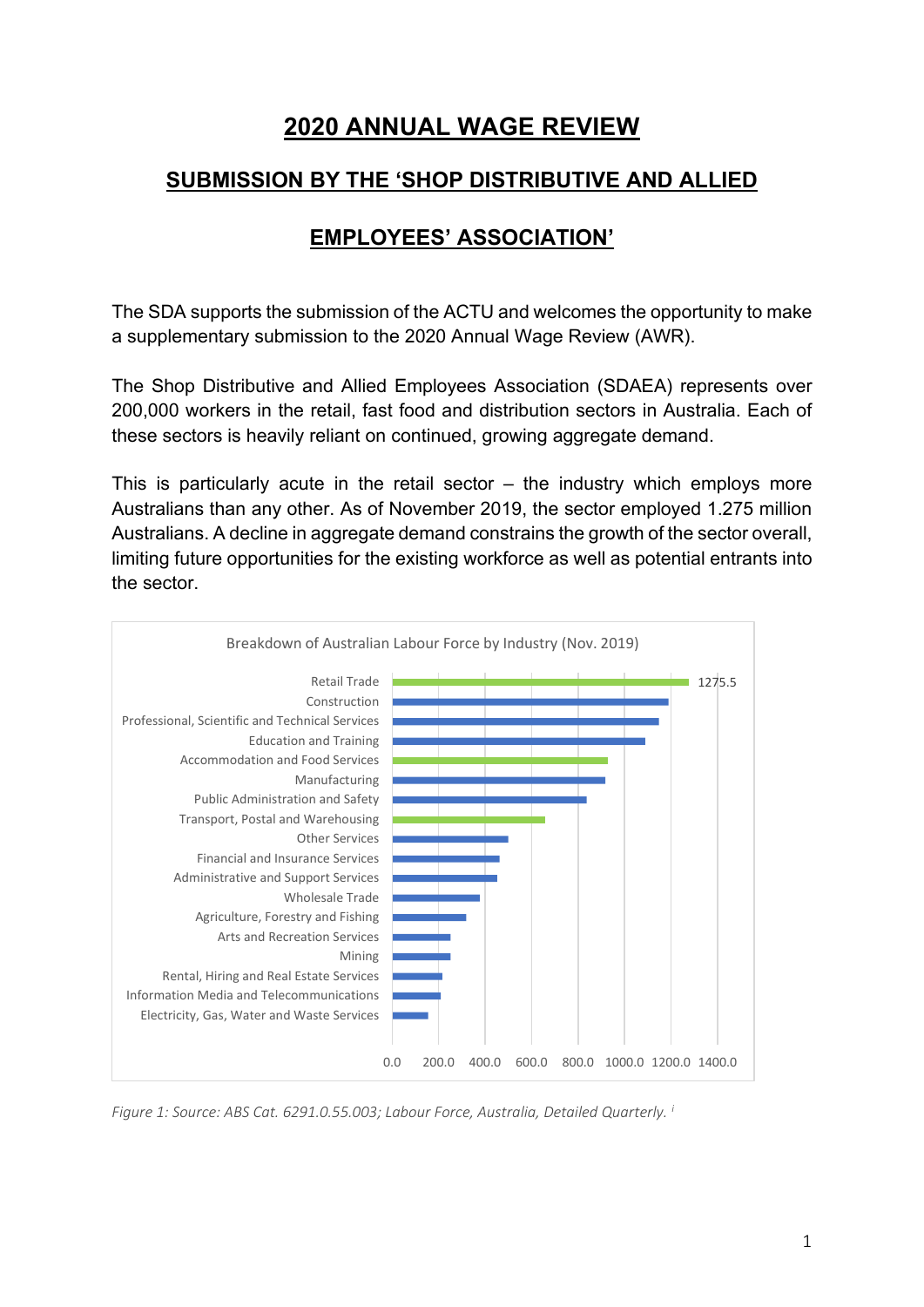Almost 10% of the Australian workforce are engaged in the retail industry and the General Retail Industry Award (GRIA) covers the majority of people working in the industry.

The retail and fast food sectors have a high proportion of casual and part-time employees.

## **The Importance of The AWR to Wages In Retail and Fast Food**

The 'Trends in Federal Enterprise Bargaining – September Quarter 2019' report found that:

- In total, enterprise agreements (including federal and state) covered 37.9 per cent (rounded) of all Australian employees in May 2018. (latest data). This figure was 41.1% in 2014.

- Federal enterprise agreements (examined by the Sept QTR 2019 report) covered 30.4 per cent of all Australian employees as at May 2018. (latest data)

- Numbers of agreements have dropped. There were 10,877 current (not expired or terminated) agreements as at 30 September 2019. This is lower than the 11,335 agreements current as at 30 June 2019 and is lower than the 10,996 agreements current at 30 September 2018.

Whilst enterprise bargaining continues to decline across the economy the majority of SDA members continue to work under SDA negotiated Enterprise Agreements. However, the majority of these SDA negotiated Enterprise Agreements contain wage increases linked to the Annual Wage Review, so the AWR is critical to the overwhelming majority of employees (both Award and Agreement covered) in the retail and fast food industries.

## **Point 3.2 of the National Retailers (NRA) Recovery Plan will undermine the industry**

In February 2020 the NRA released an Industry Recovery Plan which submitted that any AWR increase should not apply in those areas rayaged by the Summer bushfires.

This thinking should not and cannot be entertained by the panel determining the AWR. Those communities have suffered enough and to have the employees (ie consumers) in those communities punished a second time by a wage freeze would be unconscionable. Not only would it be unconscionable, it would display a poor understanding of how economies work.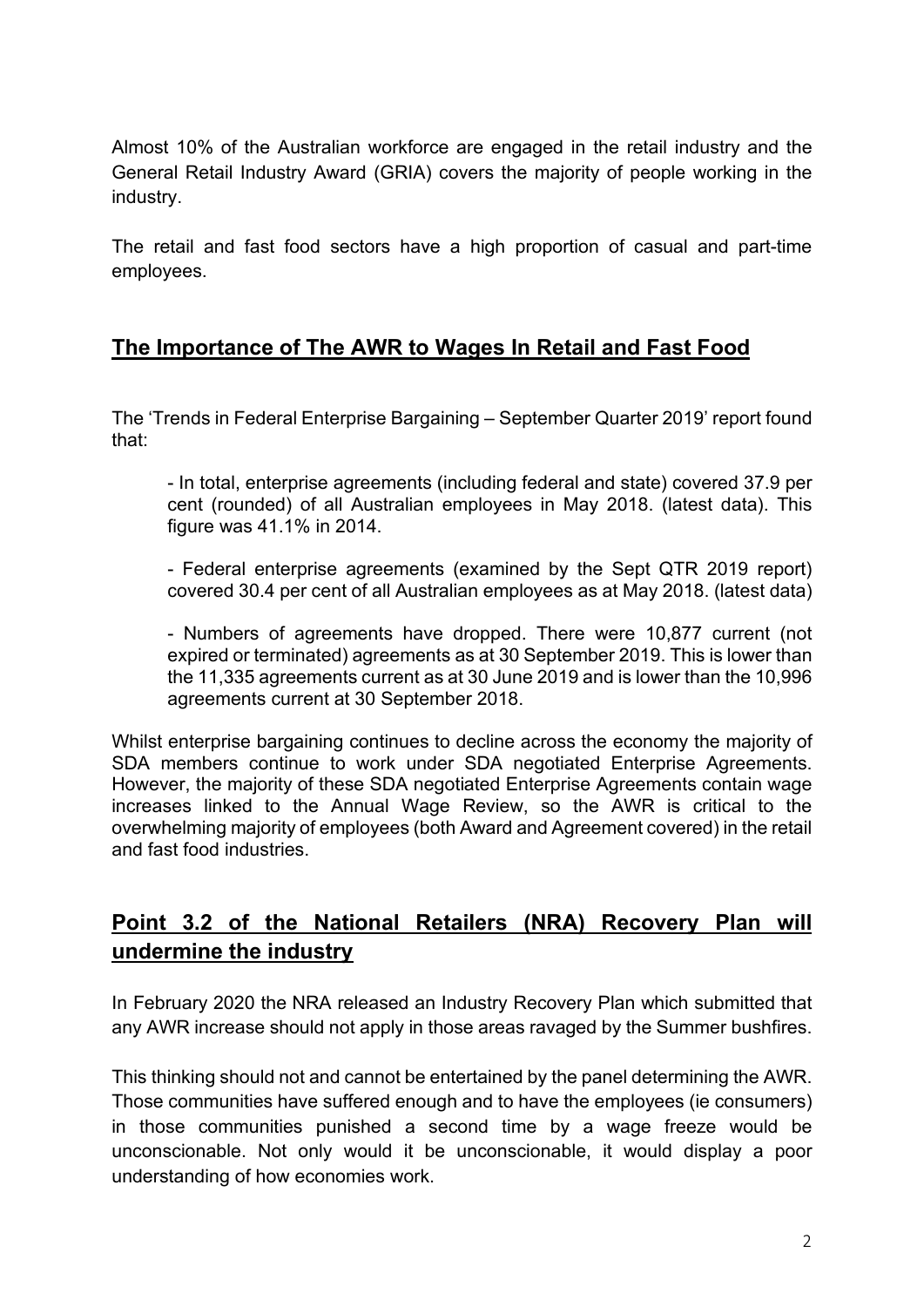Retail and fast food jobs are heavily dependent on the broader Australian community being able to freely participate in consumption. The challenges facing retailers across Australia are many, including the stubbornly low rate of wage growth that has impacted gross demand across the Australian economy for over a decade.

The less money workershave in their back pockets, the less money they are likely to spend in their local economies. This dynamic places downward pressure on the wages and conditions of the workforce the SDA represents.

## **Bushfire and Virus Recovery Can't Depend on Burdening Workers**

The NRA's proposal to exempt business in bushfire affected areas, and those affected by Coronavirus (COVID 19) from minimum wage increases is impractical and administratively burdensome, deeply unfair to workers, and opens the door to Government abrogating its responsibility to utilise fiscal policy to expedite the economic recovery in affected communities.

The NRA's proposal would, in effect, lead to a two-tiered system where some businesses must oblige by certain obligations while others adhere to a different set of rules. Such a framework is administratively complex, not to mention unfair. There is, of course, a genuine and challenging burden placed upon all businesses in communities impacted by natural disasters – especially this summer's atrocious bushfires across South Australia, Victoria, New South Wales and Queensland. Simply excluding businesses in these communities from National Minimum Wage Orders (NMWOs) is not a sensible approach, particularly when more immediate measures are available to communities to alleviate economic distress.

The Commonwealth Government has announced a \$2 billion recovery effort aimed at restoring bushfire affected communities to full economic health. It is in the interest of both businesses and workers that the available fiscal stimulus is quickly deployed to ensure that businesses struggling to meet their existing obligations are supported, and their staff are able to remain employed. Allowing businesses to avoid complying with NWMOs may provide a disincentive for State and Commonwealth Governments to distribute stimulus assistance to those businesses.

The NRAs proposal to exclude bushfire affected businesses from NMWOs effectively shifts the burden of recovery from the Commonwealth and State Governments to workers themselves. The SDA notes that the NRAs proposal is, in fact, not specific to bushfire-affected businesses – but all retail businesses affected by the indirect economic impact of the Coronavirus (COVID 19) outbreak in 2020. Given the economic impact of Coronavirus is national, this proposal is, in effect, an argument in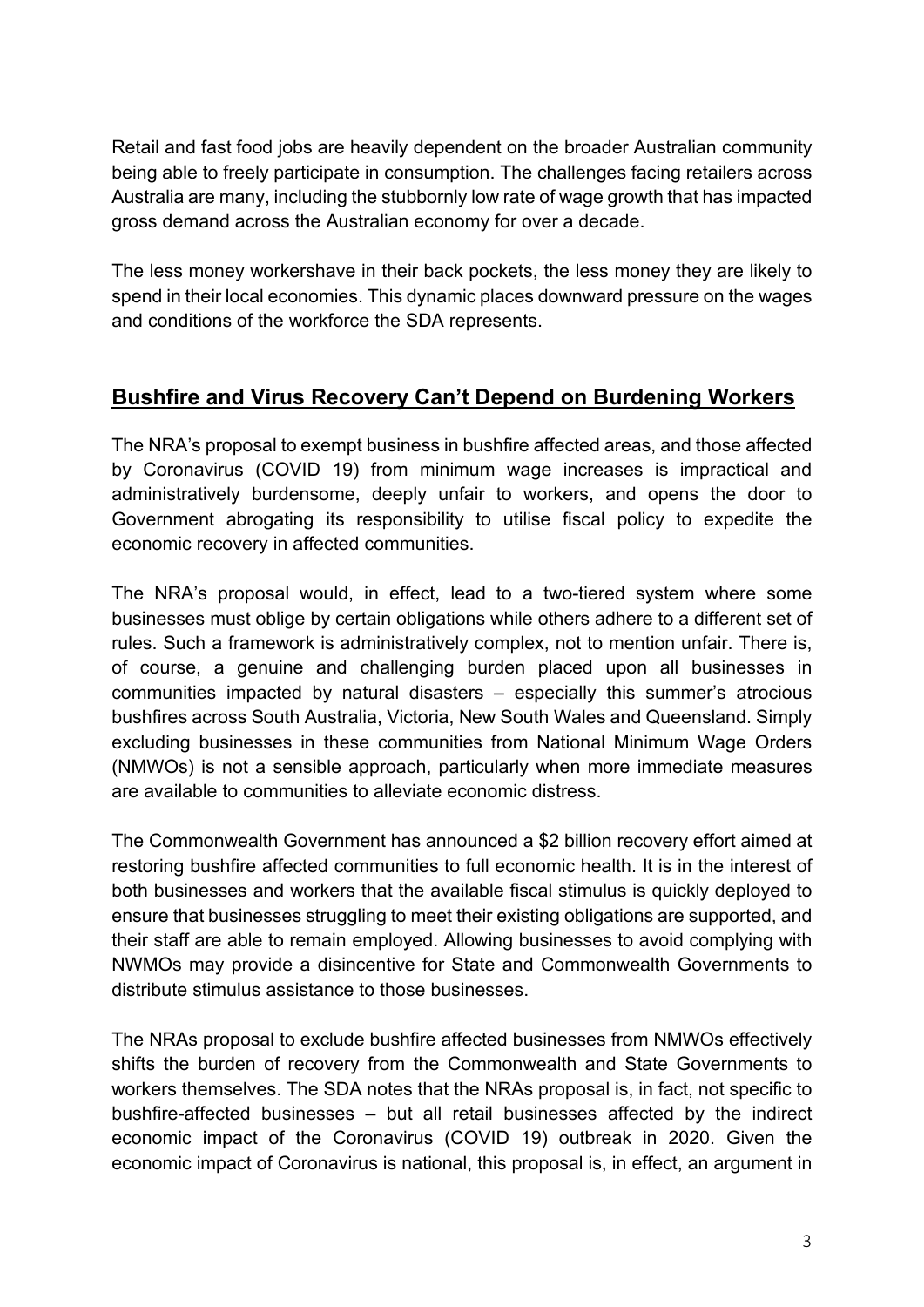favour of suspending a rise in the NMWO. It is the SDA's view that such a step will not only undermine the livelihoods of SDA members, but further constrain aggregate demand and, in fact, worsen the economic challenges already facing the retail sector.

Further, the NRA puts forward no exit strategy to this proposal. While it might be simple to propose a policy where NMWO increases are avoided for certain businesses due to an economic shock, this will set a permanent precedent. Such a proposal leaves many unanswered questions, such as:

- 1. When will the businesses impacted be asked to comply with the original NMWO?
- 2. Will all businesses impacted by coronavirus nationwide be eligible to avoid complying with NMWOs?
- 3. Will such a policy be utilised in all future economic shocks, including downturns, and other natural disasters?
- 4. Will allowing affected businesses to avoid complying with the NMWO impact that business' ability to seek other forms of compensation associated with State and Commonwealth Government stimuli in the wake of the crises?

Commonwealth and State Governments have fiscal and policy mechanisms at their disposal to ensure businesses and workers affected by both bushfires and coronavirus are supported. These are serious economic challenges that demand sensible responses from all stakeholders. Now is not the time to utilise the bushfire disaster and Coronavirus outbreak to lower the wages of workers in the retail sector – wherever they may live.

## **Penalty Rate Cuts Continue to Impact Retail Workers**

After lengthy proceedings, the Penalty Rate case decision was handed down by the FWC on 23 February, 2017. Workers in the sector are already feeling the consequences of lower pay as a result of this decision.

The Decision dramatically reduced Sunday penalty rates and Public Holiday Rates in the SDA's key awards.

On the  $7<sup>th</sup>$ June a decision by FWC was issued that provided the following transition for Sunday rates:

### **Fast Food Industry Award**

Full-time and part-time employees – Level 1 only

1 July 2017 150 per cent **145** per cent 1 July 2018 145 per cent **135** per cent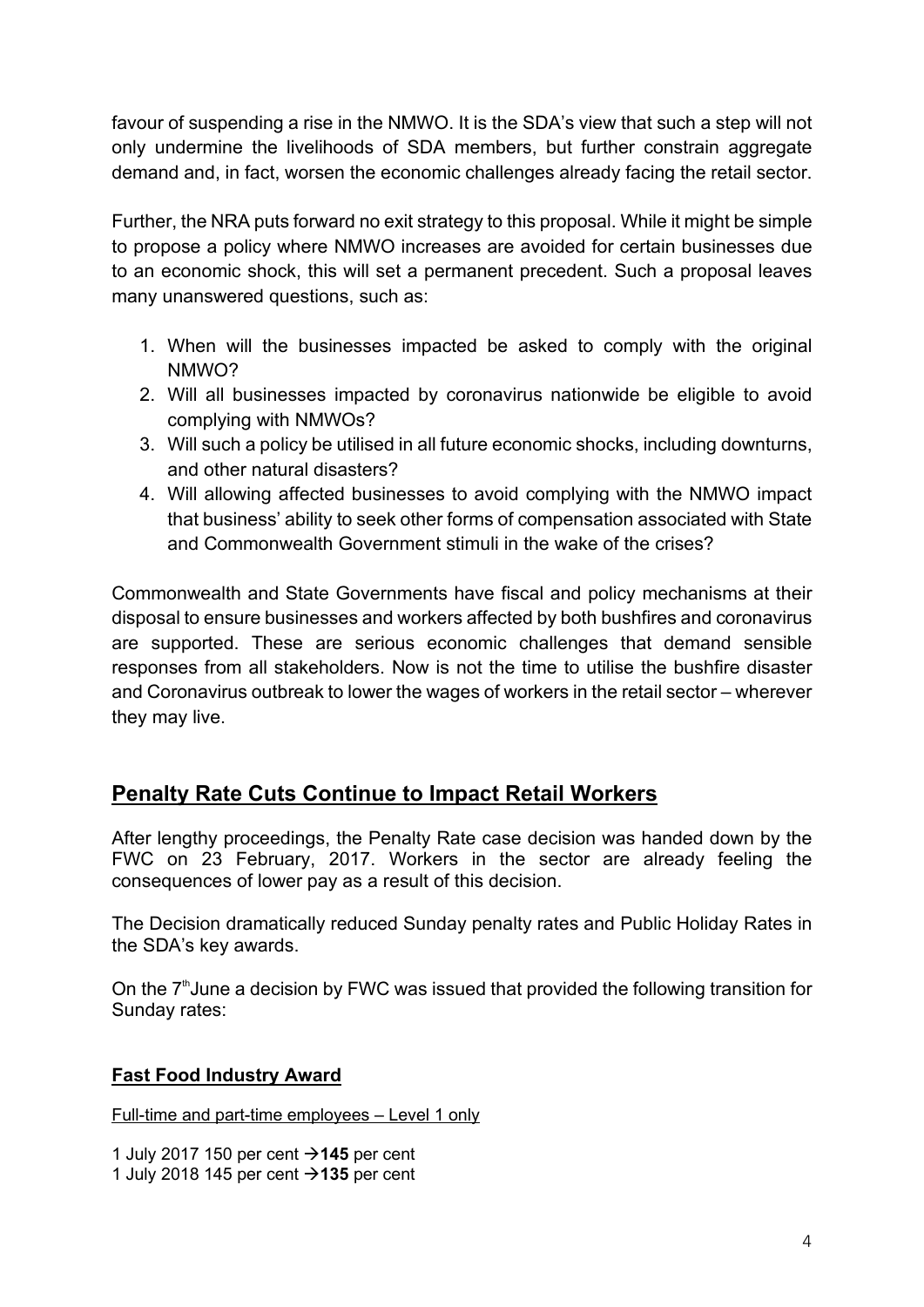#### 1 July 2019 135 per cent **125** per cent

Casual employees (inclusive of casual loading) – Level 1 only

1 July 2017 175 per cent → 170 per cent 1 July 2018 170 per cent  $\rightarrow$  **160** per cent 1 July 2019 160 per cent **150** per cent

#### **General Retail Award**

Full-time and part-time employees

1 July 2017 200 per cent **195** per cent 1 July 2018 195 per cent  $\rightarrow$  **180** per cent 1 July 2019 180 per cent **+165** per cent 1 July 2020 165 per cent  $\rightarrow$  **150** per cent

Casual employees (inclusive of casual loading)

1 July 2017 200 per cent **195** per cent 1 July 2018 195 per cent  $\rightarrow$  **185** per cent 1 July 2019 185 per cent **175** per cent

#### **Pharmacy Award**

Full-time and part-time employees

1 July 2017 200 per cent **195** per cent 1 July 2018 195 per cent  $\rightarrow$  **180** per cent 1 July 2019 180 per cent  $\rightarrow$  **165** per cent 1 July 2020 165 per cent **150** per cent

Casual employees (inclusive of casual loading)

1 July 2017 225 per cent **220** per cent 1 July 2018 220 per cent **205** per cent 1 July 2019 205 per cent  $\rightarrow$  **190** per cent 1 July 2020 190 per cent **175** per cent

No transition occurred for the Public Holiday Rate decrease from 250% to 225%.

As set out in the schedule above, permanent employees in the retail industry will suffer a further 15% reduction to their Sunday hourly rate on 1 July 2020.

### **Wages in SDA covered sectors central to national aggregate demand**

The SDA covers workers in the retail, fast food and warehousing sectors. Collectively, this cohort of the labour market constitutes over 2.5 million workers, or around one fifth of the Australian labour market. In the retail sector alone, 1.25 million Australians are employed, constituting around 10 per cent of the Australian labour market.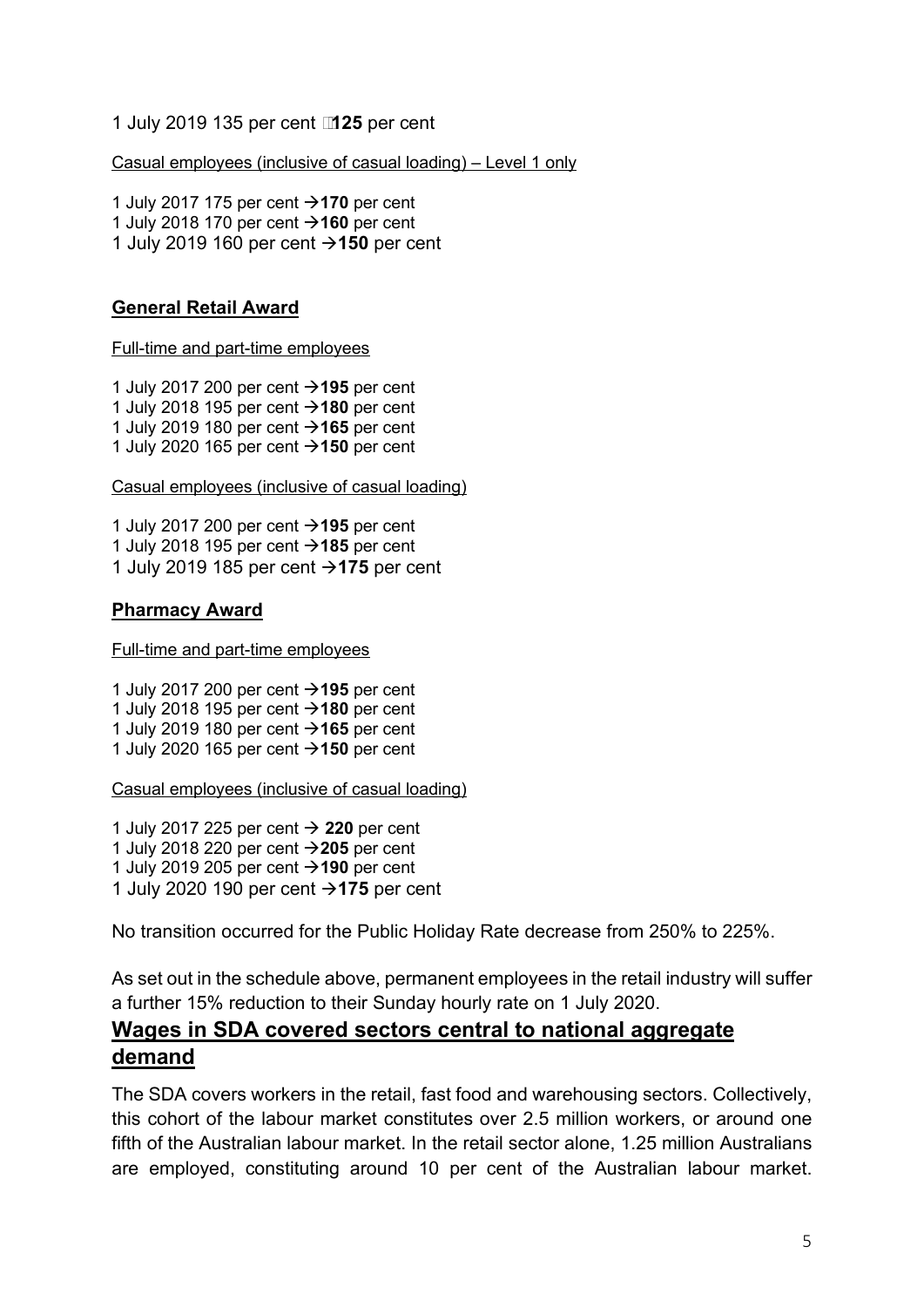Therefore, it is clear that the decisions impacting the livelihoods of workers in these industries plays an outsized role in shaping aggregate demand throughout the Australian economy.

Demand has been modest in the retail sectors over recent years, as a result of a confluence of economic trends and policy decisions that have diminished the purchasing power of the Australian consumer. Wages are barely growing above CPI, billions are being removed from the back-pockets of workers due to wage theft, and for many, including workers in SDA covered sectors, a reduction in penalty rates for three successive years has resulted in a real loss in take home pay. The macroeconomic impacts of these phenomena cannot be ignored when setting NMWOs. It is important that this is taken into consideration – especially when considering alternative proposals, such as those put forward by the National Retail Association, to delay any minimum wage rise for workers in areas impacted by bushfires (which can be pinpointed to specific post-codes) or Coronavirus (the entire national economy).

Lowering the pay of those within the retail sector doesn't only impact their immediate livelihoods, but poses a threat to the health of their employers. For those already employed in the sector, lower demand can result in fewer hours and a lower overall income – itself then resulting in less demand nationally.



*Figure 2: Wage Price Index vs Consumer Price Index, 2009-2019. Source: ABS Cat. 6345.0[ii,](#page-11-1) ABS Cat. 6401.0[iii](#page-11-2).* 

Since 2017, hundreds of thousands of retail workers have been subjected to reduced penalty rates, directly costing individual workers hundreds of dollars every year. The imposition of penalty rate reductions also occurred during the middle of an extended period of wage-stagnation. The flat lining of Australian wages over the past decade is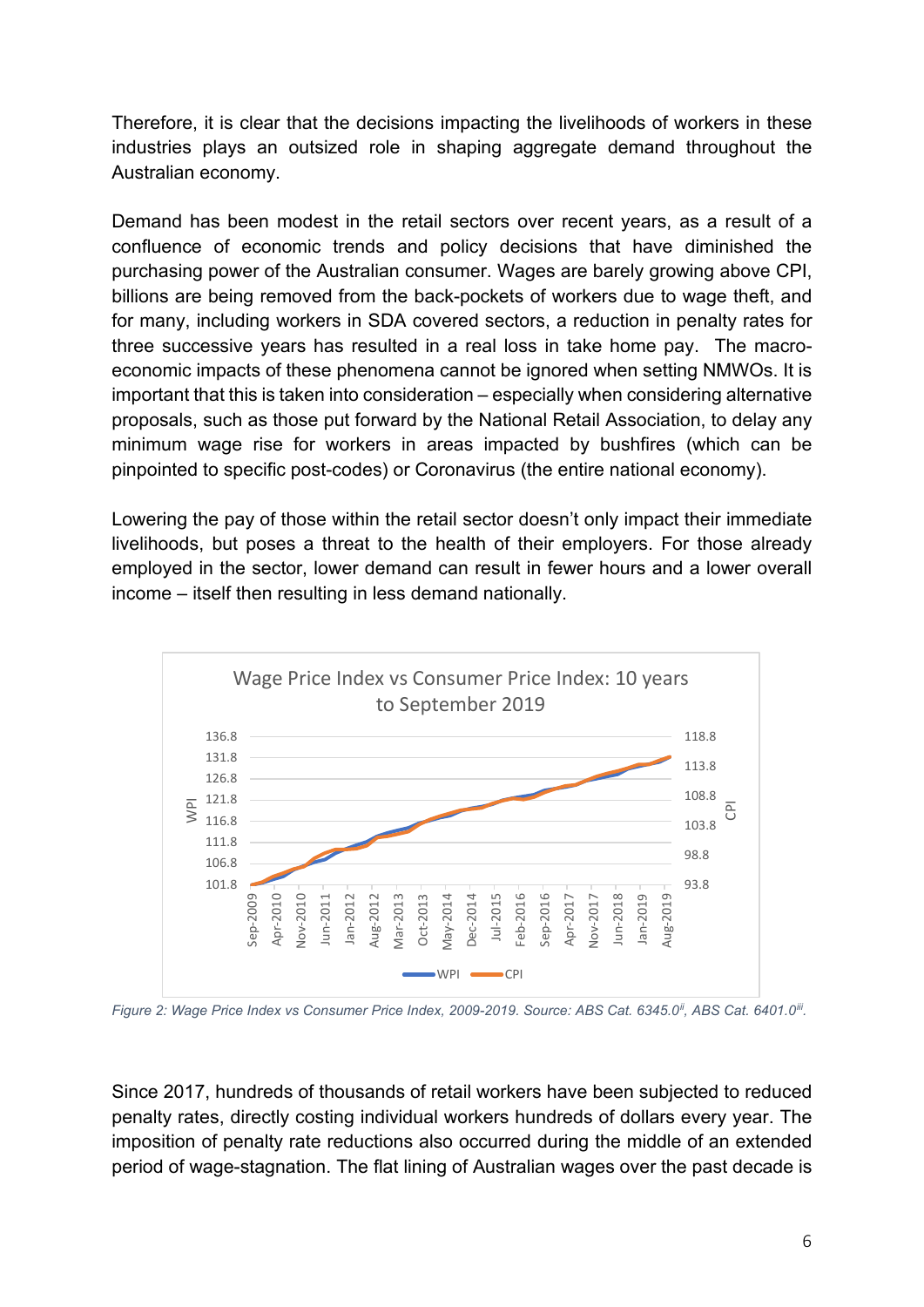undeniable. While wages are nominally increasing, the pace of that increase is not outstripping the price of goods and services in the economy. The Wage Price Index, which measures wage growth, has grown in parallel with the Consumer Price Index (Figure 2) which measures the price of goods and services in the economy. Translated into the experience of a typical Australian household, it simply means most consumers feel like they aren't 'getting ahead', with many seeing no real increase in standards of living. This fundamentally limits the willingness of the Australian public to consume, directly impacting the opportunities and livelihoods of SDA members, and retail trade sector workers more broadly.

### **Consumer Confidence nearing GFC levels**

This dynamic has led to the lowest levels of consumer confidence since the Global Financial Crisis of 2008/9. The ANZ/Roy Morgan and Westpac-Melbourne Institute Consumer Confidence indices both find a marked decline in consumer confidence. In 2009, consumer confidence reached a peak, before continuing to fall over the same period as wages have stagnated. There is a clear correlation between wage stagnation, and consumer confidence – again impacted the opportunities for those employed in sector's like retail trade, which are dependent on growth in aggregate demand. Per capita retail spending too has grown poorly over the past five years.



*Figure 3: Consumer confidence is at levels similar to those seen during the GFC: Source: ANZ/Morgan Consumer Confidence Index[iv,](#page-11-3) WestPac/Melbourne Institute Consumer Sentiment[v](#page-11-4) index.*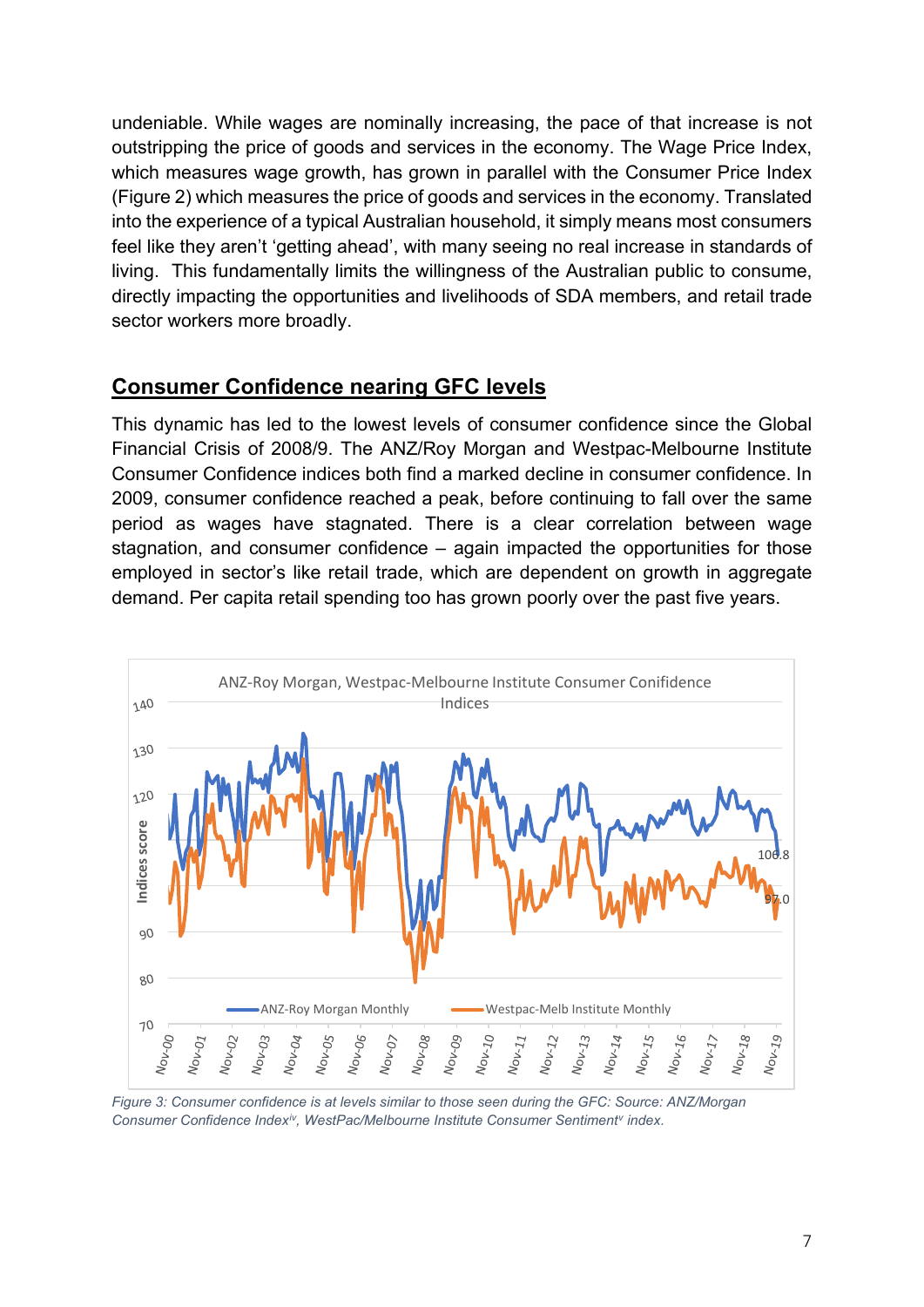### **The decline in spending has damaged the sector**

These macro trends have damaged the sector. Constrained consumer confidence and spending has led to the collapse of existing retail outlets and discouraged prospective investors in Australia's retail sector from establishing operations. In just the first weeks of 2020, news has already emerged of major retailer Harris Scarf closing some 21 outlets across Australia<sup>v</sup>, and international retailer Kaufland – which had already commenced construction at premises in Adelaide – withdrawing from the Australian market with 'no warning'<sup>[vii](#page-11-6)</sup>. This reflects the reality of a stagnant retail economy, driven by low wage growth, shallow consumer confidence, and exacerbated by the billions of dollars withdrawn from consumers' back-pockets as a result of unchecked wage theft.



*Figure 4: Change in retail spending month/month, 5 years to December 2019. Source: ABS Cat. 8501.0[viii](#page-11-7)*

This is evident in the national sales date, such as that presented in Figure 4. But it is clear also when we look at per-capita retail spending. Since its apex in June 2018, retail spending per capita has steadily fallen (Figure 5).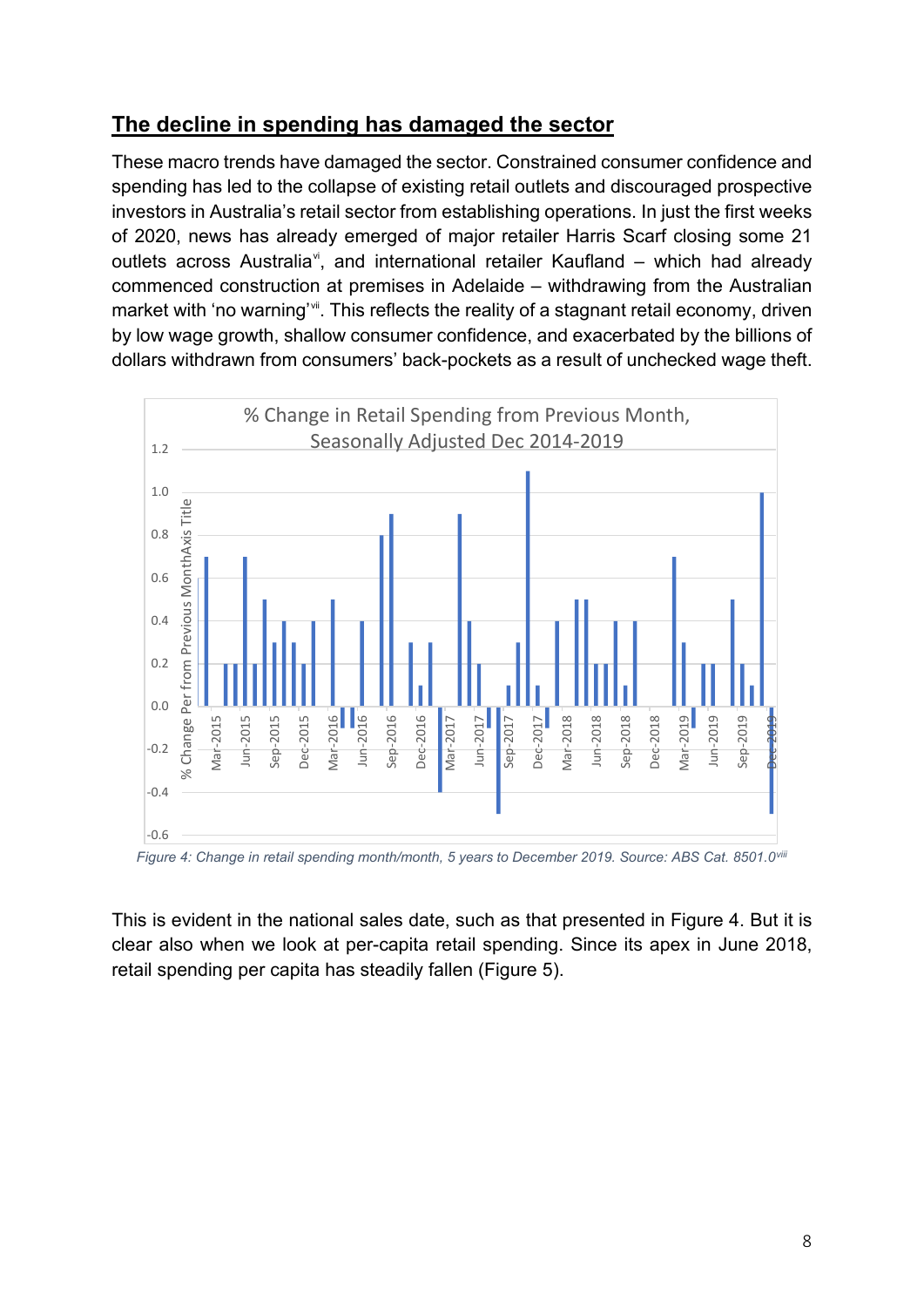

*Figure 5: Retail spending per capita has been trending downwards since 2019. Source: ABS Cat. 8501019[ix.](#page-11-8)*

The consequences of this decline in consumption has been acutely felt by the Department Store sector, which has been impacted by volatile monthly spending. (Figure 6).



*Figure 6: Department store turnover is volatile, with positive months only recording modest sales. This is leading to tumult in the sector, and is driven by the confluence of events highlight in Figures 1-3. Source: ABS Cat. 8501.0[x](#page-11-9)*

## **More disposable income required to boost retail spending nationally**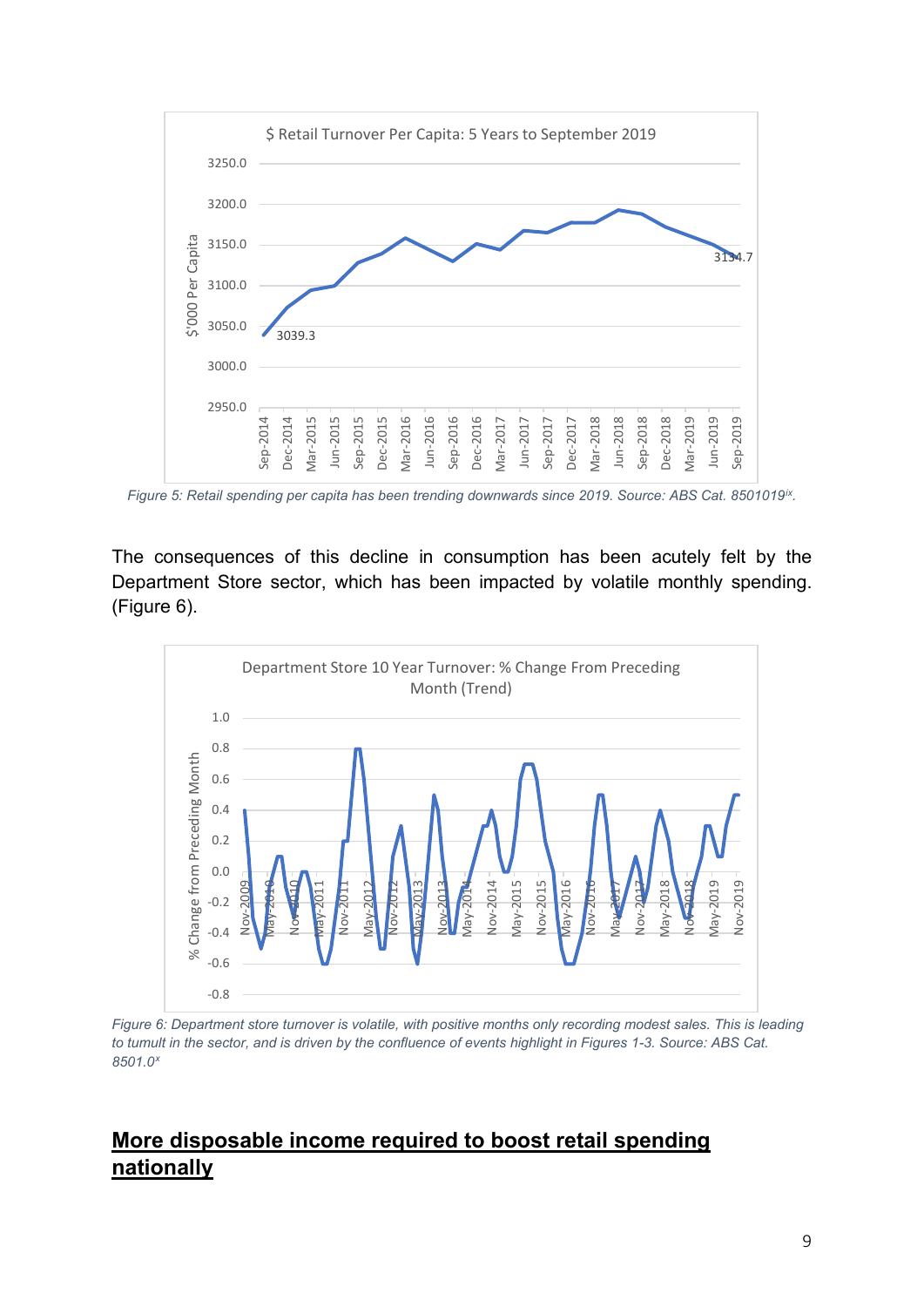Australia's retail economy is struggling as a result of broader economic conditions that are constraining the public's appetite to engage in discretionary spending. Unfortunately, it has become common place to hear of major retailers entering administration or closing down. Further, prospective retailers who have considered entering the Australian market have decided against doing so, after assessing the economic landscape and eschewing the opportunity to enter what might be perceived as a challenging market. This was succinctly demonstrated with the withdrawal of Kaufland, a German retailer who had invested considerable resources in entering the Australian market, only to withdraw unexpectedly in January 2020.

This dynamic presents a challenge for the retail sector – but also for the economy overall. As noted, retail workers constitute around 10 per cent of the labour market, with 1.25 million Australians employed in retail. The decisions that determine the income of this cohort have an outsized impact on aggregate demand throughout the economy. Unfortunately, the recent past has seen downward pressure placed on retail workers' wages, as well as workers in other SDA covered sectors. The imposition of penalty rate reductions has seen real wages for many retail workers decline, while ongoing wage stagnation and an increase in the cost of living has dissuaded retail workers from engaging in consumer spending. Further, the ongoing prevalence of wage theft on the Australian workforce, including in the retail sector, has placed downward pressure on wages overall. The SDA estimates that major wage theft scandals in the retail sector alone has cost retail workers over \$600 million in recent years.

The result has been, expectedly, an increase in volatility in the retail sector, risking employment placing downward pressure on wages and conditions, leading to lower retail spending. This is evidenced by the inadequate retail spending data, released monthly, that demonstrates growth in retail spending in insufficient to sustain growth in the sector. In 2019, the highest monthly increase in retail spending from the previous month was 1 per cent, with the calendar year recording two negative months. Alarmingly, one of these negative months – when looking at seasonally adjusted retail spending data compiled by the ABS - was December, when the opposite would be expected – and is required – by retailers.

### **Wage restraints can't drive bushfire and virus recovery**

Proposals to utilise wage restraints to drive the recovery, such as those put forward by the National Retailers Association, risk further damaging an already fragile economy. Key to Australia's post-bushfire and coronavirus recovery is the return to consumer spending seen prior to the dual economic challenges of the bushfires and coronavirus.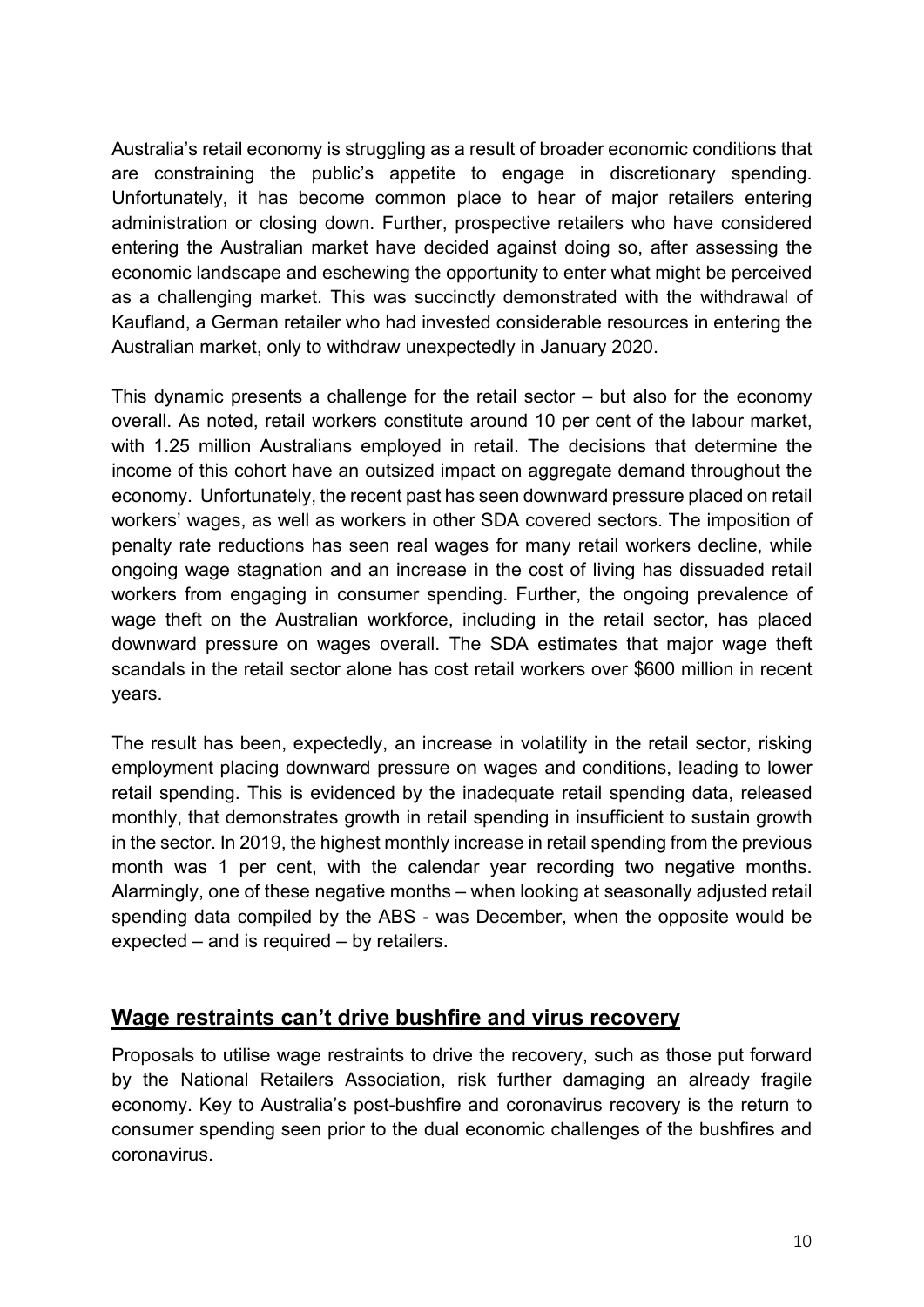Many of the workers who would be asked to sacrifice a minimum wage increase are also those who, currently, have no access to paid leave or remuneration should they be asked to enter quarantine as a result of the coronavirus. It is irresponsible to ask these workers – who are already facing weeks without pay under worse case scenarios – to sacrifice any wage increase.

The Australian economy will not bounce back by delaying or avoiding increases in NMWOs. A well targeted fiscal stimulus is a much more sensible approach.